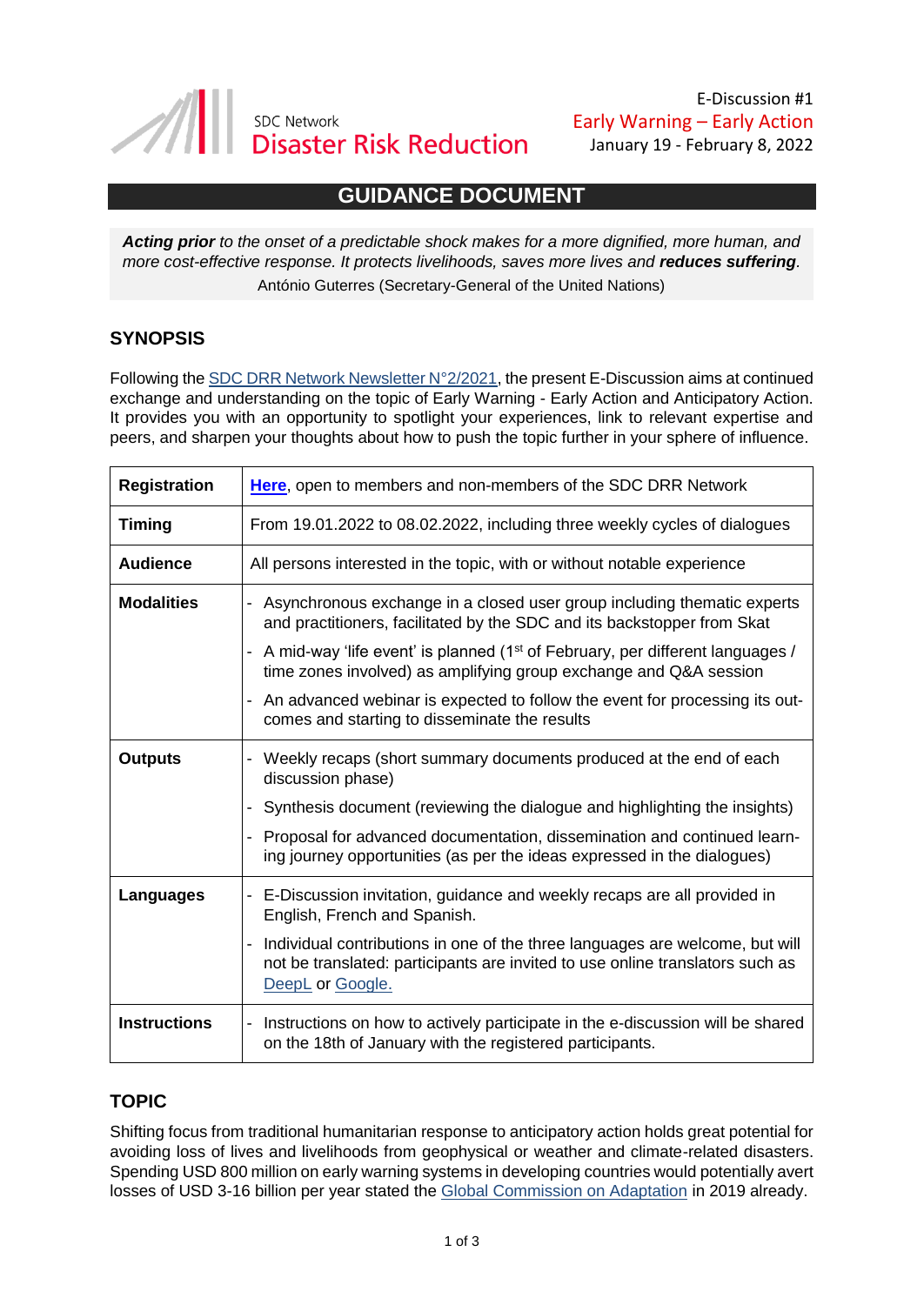

Early action - also known as forecast-based action or integral part of an anticipatory action framework<sup>1</sup> - happens between an early warning trigger and the actual disaster or crisis. It entails the provision of timely and meaningful information enabling people to take steps to reduce the impact of hazards. Forecast-based early action and early warning systems are integral components of disaster resilience and have the potential to reinforce one another, enhancing the effectiveness of these tools for greater risk reduction, management and response. They obviously do not replace disaster prevention and preparedness.

A growing body of evidence has shown that anticipatory action works *(see text box for further details).* In 2018, animal herders in Mongolia who received from the FAO animal care kits and cash before severe winter saw fewer livestock die. In Bangladesh, an anticipatory intervention funded by the UN Central Emergency Relief Fund in 2020 reached more people with assistance at half the cost compared to previous years. In Senegal, State relief contingency plans funded by timely insurance payments allowed more than 335,000 people at risk to cope with severe drought.

#### **Three selected examples showcasing what anticipatory action entails in specific contexts**

**Mongolia - protecting the livelihoods of herders from a dzud winter:** A dzud is a very harsh winter, during which the ground is so solidly frozen that animals cannot reach pasture usually already scant after a hot and dry summer. Weather and climate forecasts together with the dzud risk map of the Mongolian Meteorological Service are the driving force for risk information. Early warning thresholds are established, and once they are reached, action on the ground is triggered. When the warning signs of an upcoming dzud in 2017/18 were clear, the approach was twofold: destocking-for-cash and the distribution of livestock packages addressing both the short- and long-term needs of vulnerable herders. Beneficiaries were also provided with fodder and nutrient supplements during the peak of the winter season to support breeding and yearling stock. FAO reports that for every 1 USD in the project, families counted benefits worth 7 USD. This meant they were able to protect their livelihoods and did not suffer hunger throughout the winter.

**Bangladesh - innovative approach to dealing with the effects of severe flooding**: Using the latest data and predictive analytics to forecast major monsoon floods, on 4 July 2020, a high probability of severe flooding was calculated for mid-July along the Jamuna, with one-third of the area's total population likely to be affected. This was the trigger to release \$5.2 million from the Central Emergency Response Fund to help communities prepare and protect themselves. The money enabled to distribute cash, livestock feed, storage drums, and hygiene, dignity and health kits. On 11 July, the activation trigger was reached when forecasting predicted the floods would reach critical levels in five days. At this point, workers began distributing the aid. By the time the water reached life-threatening levels, more than 220,000 people had received assistance. Once the floodwaters receded, unspent funding was reprogrammed to provide additional multi-purpose, unconditional cash on a needs-driven basis to those people most affected by the flooding.

 $\overline{a}$ 

*<sup>1</sup> See [here](https://manual.forecast-based-financing.org/en/chapter/glossary) for one of the typical glossary of terms in this regard.*